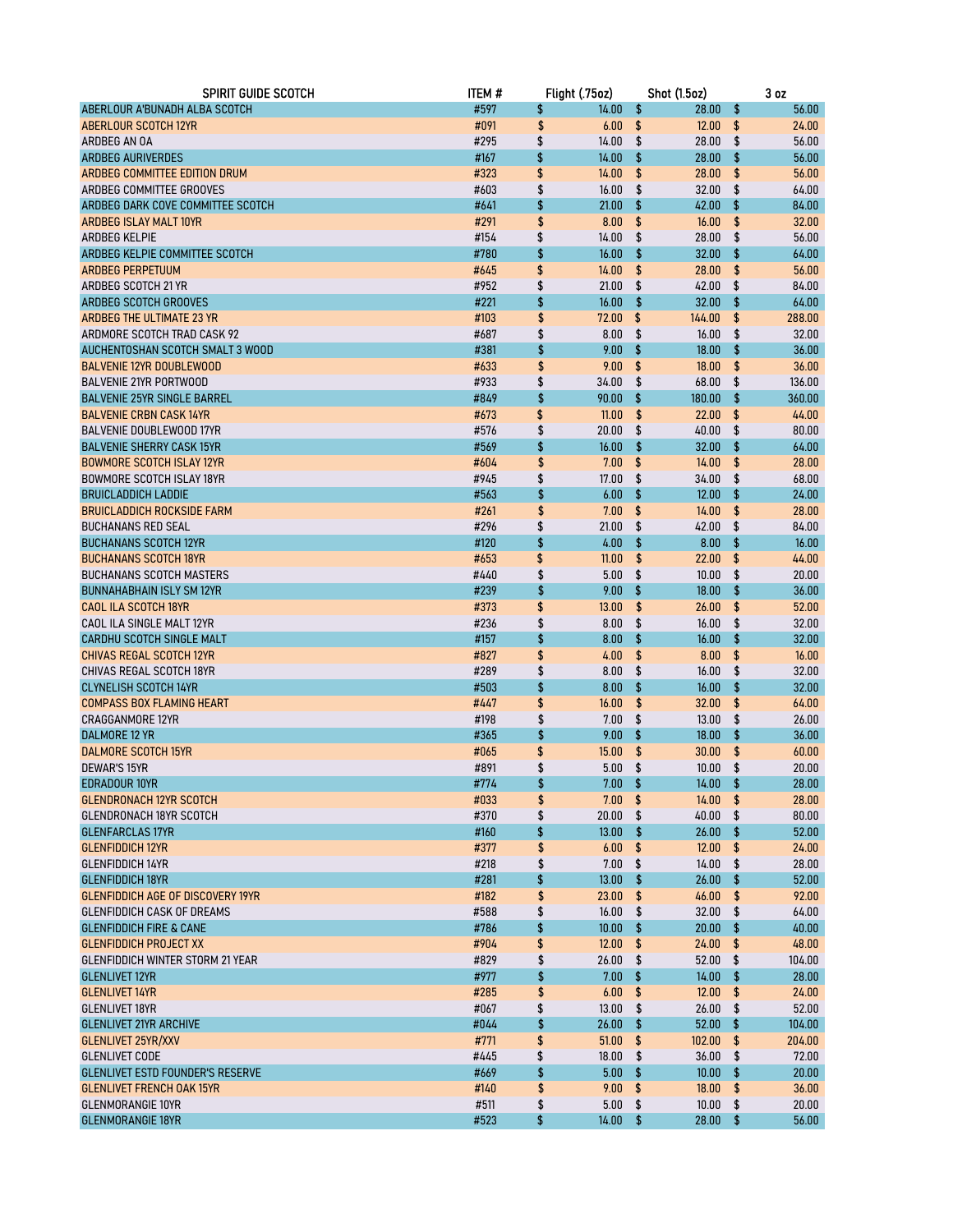| SPIRIT GUIDE SCOTCH                      | <b>ITEM#</b> | Flight (.75oz)   | <b>Shot (1.5oz)</b> | 3 <sub>oz</sub> |
|------------------------------------------|--------------|------------------|---------------------|-----------------|
| <b>GLENMORANGIE BACALTA</b>              | #960         | \$<br>13.00      | \$<br>26.00         | \$<br>52.00     |
| <b>GLENMORANGIE COMPANTA</b>             | #335         | \$<br>13.00      | \$<br>26.00         | \$<br>52.00     |
| <b>GLENMORANGIE LASANTA SHERRY</b>       | #211         | \$<br>8.00       | \$<br>16.00         | \$<br>32.00     |
| <b>GLENMORANGIE MILSEAN</b>              | #777         | \$<br>14.00      | \$<br>28.00         | \$<br>56.00     |
| GLENMORANGIE NECTAR D'OR                 | #312         | \$<br>11.00      | \$<br>22.00         | \$<br>44.00     |
| <b>GLENMORANGIE QUINTA RUBAN</b>         | #324         | \$<br>7.00       | \$<br>14.00         | \$<br>28.00     |
| <b>GLENMORANGIE SPIOS NO.9</b>           | #847         | \$<br>13.00      | \$<br>26.00         | \$<br>52.00     |
| <b>GLENMORANGIE THE ASTAR</b>            | #416         | \$<br>13.00      | \$<br>26.00         | \$<br>52.00     |
| <b>GLENMORANGIE THE TAGHTA</b>           | #615         | \$<br>14.00      | \$<br>28.00         | \$<br>56.00     |
| <b>GLENMORANGIE TUSAIL</b>               | #337         | \$<br>14.00      | \$<br>28.00         | \$<br>56.00     |
| <b>GLENROTHES 1998</b>                   | #971         | \$<br>11.00      | \$<br>22.00         | \$<br>44.00     |
| <b>GOT CARDHU</b>                        | #793         | \$<br>5.00       | \$<br>10.00         | \$<br>20.00     |
| <b>GOT CLYNELISH</b>                     | #314         | \$<br>7.00       | \$<br>14.00         | \$<br>28.00     |
| <b>GOT DALWHINNIE</b>                    | #325         | \$<br>5.00       | \$<br>10.00         | \$<br>20.00     |
| <b>GOT LAGAVULIN</b>                     | #263         | \$<br>8.00       | \$<br>16.00         | \$<br>32.00     |
| <b>GOT ROYAL LOCHNAGAR</b>               | #510         | \$<br>8.00       | \$<br>16.00         | \$<br>32.00     |
| <b>GOT SINGLETON</b>                     | #101         | \$<br>4.00       | \$<br>8.00          | \$<br>16.00     |
| <b>HIGHLAND PARK 12YR</b>                | #052         | \$<br>7.00       | \$<br>14.00         | \$<br>28.00     |
| <b>HIGHLAND PARK 15YR</b>                | #948         | \$<br>11.00      | \$<br>22.00         | \$<br>44.00     |
| HIGHLAND PARK DARK ORIGINS               | #776         | \$<br>11.00      | \$<br>22.00         | \$<br>44.00     |
| <b>ISLE OF JURA PROPHECY</b>             | #293         | \$<br>11.00      | \$<br>22.00         | \$<br>44.00     |
| JAMES MACARTHUR'S FINE MALT SELECT 33YR  | #937         | \$<br>30.00      | \$<br>60.00         | \$<br>120.00    |
| JOHNNIE WALKER BLACK LABEL 12YR          | #506         | \$<br>5.00       | \$<br>10.00         | \$<br>20.00     |
| JOHNNIE WALKER BLENDER'S                 | #585         | \$<br>6.00       | \$<br>12.00         | \$<br>24.00     |
| <b>JOHNNIE WALKER BLUE</b>               | #262         | \$<br>26.00      | \$<br>52.00         | \$<br>104.00    |
| JOHNNIE WALKER GREEN                     | #611         | \$<br>9.00       | \$<br>18.00         | \$<br>36.00     |
| JOHNNIE WALKER PLATINUM                  | #651         | \$<br>14.00      | \$<br>28.00         | \$<br>56.00     |
| JOHNNIE WALKER RYE FINISH                | #564         | \$<br>6.00       | \$<br>12.00         | \$<br>24.00     |
| JOHNNIE WALKER SWING                     | #082         | \$<br>8.00       | \$<br>16.00         | \$<br>32.00     |
| <b>LAGAVULIN 16YR</b>                    | #549         | \$<br>12.00      | \$<br>24.00         | \$<br>48.00     |
| <b>LAGAVULIN DISTILLERS EDITION 2016</b> | #625         | \$<br>14.00      | \$<br>28.00         | \$<br>56.00     |
| LAGAVULIN LIMITED EDITION 8YR            | #051         | \$<br>9.00       | \$<br>18.00         | \$<br>36.00     |
| <b>LAGAVULIN SCOTCH 12YR</b>             | #575         | \$<br>18.00      | \$<br>36.00         | \$<br>72.00     |
| <b>LAPHROAIG CASK STRENGTH 10YR</b>      | #924         | \$<br>9.00       | \$<br>18.00         | \$<br>36.00     |
| LAPHROAIG ISLAY 10YR                     | #422         | \$<br>7.00       | \$<br>14.00         | \$<br>28.00     |
| <b>LAPHROAIG QTR CASK</b>                | #676         | \$<br>8.00       | \$<br>16.00         | \$<br>32.00     |
| <b>LAPHROAIG SELECT</b>                  | #459         | \$<br>8.00       | \$<br>16.00         | \$<br>32.00     |
| <b>LEDAIG 10YR</b>                       | #701         | \$<br>8.00       | \$<br>16.00         | \$<br>32.00     |
| <b>LONGROW PEATED</b>                    | #949         | \$<br>9.00       | \$<br>18.00         | \$<br>36.00     |
| <b>MACALLAN 12YR</b>                     | #177         | \$<br>10.00      | \$<br>20.00         | \$<br>40.00     |
| <b>MACALLAN 15YR</b>                     | #292         | \$<br>16.00      | \$<br>32.00         | \$<br>64.00     |
| <b>MACALLAN 18YR</b>                     | #116         | \$<br>34.00      | \$<br>68.00         | \$<br>136.00    |
| <b>MACALLAN CLASSIC CUT</b>              | #997         | \$<br>$11.00$ \$ | $22.00$ \$          | 44.00           |
| MACALLAN DOUBLE CASK 12YR                | #310         | \$<br>8.00       | \$<br>16.00         | \$<br>32.00     |
| <b>MACALLAN EDITION N.2</b>              | #374         | \$<br>14.00      | \$<br>28.00         | \$<br>56.00     |
| <b>MACALLAN EDITION N.4</b>              | #249         | \$<br>14.00      | \$<br>28.00         | \$<br>56.00     |
| <b>MACALLAN EDITION NO. 5</b>            | #985         | \$<br>13.00      | \$<br>26.00         | \$<br>52.00     |
| <b>MACALLAN RARE CASK</b>                | #578         | \$<br>38.00      | \$<br>76.00         | \$<br>152.00    |
| <b>MONKEY SHOULDER</b>                   | #243         | \$<br>5.00       | \$<br>10.00         | \$<br>20.00     |
| OBAN 14YR                                | #334         | \$<br>10.00      | \$<br>20.00         | \$<br>40.00     |
| <b>OBAN 18YR</b>                         | #266         | \$<br>17.00      | \$<br>34.00         | \$<br>68.00     |
| <b>OBAN LITTLE BAY</b>                   | #753         | \$<br>10.00      | \$<br>20.00         | \$<br>40.00     |
| OBAN THE DISTILLERS EDITION              | #395         | \$<br>15.00      | \$<br>30.00         | \$<br>60.00     |
| SINGLETON 12YR                           | #007         | \$<br>4.00       | \$<br>8.00          | \$<br>16.00     |
| <b>SINGLETON 15YR</b>                    | #699         | \$<br>7.00       | \$<br>14.00         | \$<br>28.00     |
| SINGLETON 18YR                           | #257         | \$<br>9.00       | \$<br>18.00         | \$<br>36.00     |
| SPRINGBANK CASK STRENGTH 12YR            | #268         | \$<br>14.00      | \$<br>28.00         | \$<br>56.00     |
| <b>TALISKER 18YR</b>                     | #968         | \$<br>20.00      | \$<br>40.00         | \$<br>80.00     |
| TALISKER DISTILLERS EDITION              | #734         | \$<br>11.00      | \$<br>22.00         | \$<br>44.00     |
| TALISKER STORM 1830                      | #811         | \$<br>9.00       | \$<br>18.00         | \$<br>36.00     |
| <b>TAMDHU 10YR</b>                       | #448         | \$<br>8.00       | \$<br>16.00         | \$<br>32.00     |
| TAMDHU BATCH STRENGTH                    | #614         | \$<br>12.00      | \$<br>24.00         | \$<br>48.00     |
| <b>TOBERMORY 10YR</b>                    | #113         | \$<br>8.00       | \$<br>16.00         | \$<br>32.00     |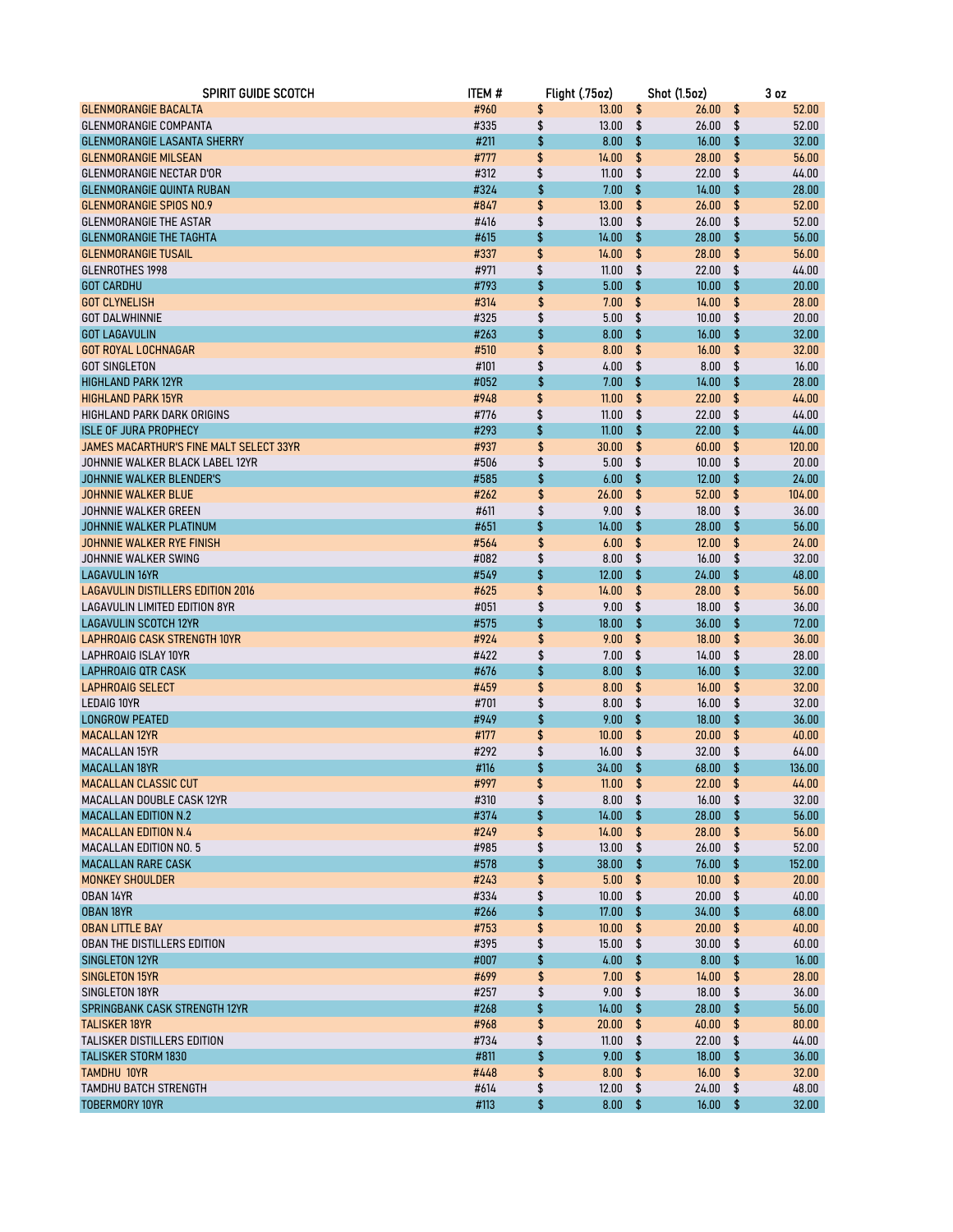| <b>SPIRIT GUIDE IRISH</b>                | ITEM # | Flight (.75oz)    |                    | <b>Shot (1.5oz)</b> |                    | 3 <sub>oz</sub> |
|------------------------------------------|--------|-------------------|--------------------|---------------------|--------------------|-----------------|
| JAMESON BLENDERS DOG                     | #485   | \$<br>8.00        | \$                 | 16.00               | \$                 | 32.00           |
| JAMESON CASKMATES IPA EDITION            | #409   | \$<br>4.00        | \$                 | 8.00                | \$                 | 16.00           |
| JAMESON CASKMATES WHISKEY STOUT EDITION  | #861   | \$<br>4.00        | \$                 | 8.00                | \$                 | 16.00           |
| <b>JAMESON IRISH WHISKEY</b>             | #592   | \$<br>5.00        | \$                 | 8.00                | \$.                | 15.00           |
| <b>JAMESON IRISH WHISKEY 18YR</b>        | #917   | 16.00             | S                  | 32.00               | \$.                | 64.00           |
| <b>JAMESON SELECT RESERVE BLK BARREL</b> | #344   | \$<br>6.00        | \$                 | 12.00               | \$                 | 24.00           |
| <b>MIDLETON IRISH BARRY CROCKETT 92</b>  | #901   | \$<br>32.00       | \$                 | 64.00               | $\mathbf{F}$       | 128.00          |
| PROPER TWELVE IRISH WHISKEY              | #528   | \$<br>3.00        | £.                 | 6.00                | \$.                | 12.00           |
| QUIET MAN IRISH WHISKEY                  | #810   | \$<br>5.00        | \$.                | 10.00               | -S                 | 20.00           |
| <b>QUIET MAN IRISH WHISKEY 8YR</b>       | #196   | \$<br>6.00        | \$                 | 12.00               | \$                 | 24.00           |
| REDBREAST CASK STRENGTH 12YR             | #29    | \$<br>10.00       | £.                 | 20.00               | £.                 | 30.00           |
| <b>REDBREAST IRISH WHISKEY 12YR</b>      | #22    | \$<br>8.00        | \$.                | 16.00               | \$.                | 32.00           |
| <b>REDBREAST IRISH WHISKEY 15YR</b>      | #781   | \$<br>11.00       | \$                 | 22.00               | \$                 | 44.00           |
| REDBREAST IRISH WHISKEY 21YR             | #629   | \$<br>40.00       | \$.                | 80.00               | S                  | 160.00          |
| <b>REDBREAST LUSTAU</b>                  | #212   | \$<br>9.00        | \$                 | 18.00               | \$                 | 36.00           |
| REDBREAST PX EDITION IRISH WHISKEY       | #689   | \$<br>15.00       | $\mathbf{\hat{f}}$ | 30.00               | $\mathbf{\hat{f}}$ | 60.00           |
| SPOT GREEN BORDEAUX CASK                 | #557   | \$<br>14.00       | £.                 | 28.00               | \$.                | 56.00           |
| <b>SPOT GREEN IRISH WHISKEY</b>          | #674   | \$<br>7.00        | S                  | 14.00               | £.                 | 28.00           |
| <b>SPOT RED IRISH WHISKY</b>             | #962   | \$<br>20.00       | $\mathbf{\hat{f}}$ | 40.00               | $\mathbf{\hat{f}}$ | 80.00           |
| SPOT YELLOW IRISH WHISKEY                | #819   | \$<br>16.00       | £.                 | 32.00               | \$                 | 64.00           |
| <b>TEELING SINGLE GRAIN</b>              | #914   | \$<br>5.00        | £.                 | 10.00               | £.                 | 20.00           |
| <b>TEELING SMALL BATCH</b>               | #860   | 5.00              | £.                 | 10.00               | $\mathbf{\hat{f}}$ | 20.00           |
| TULLAMORE DEW IRISH WHISKEY              | #379   | 3.00 <sub>1</sub> | \$.                | 6.00                | S                  | 12.00           |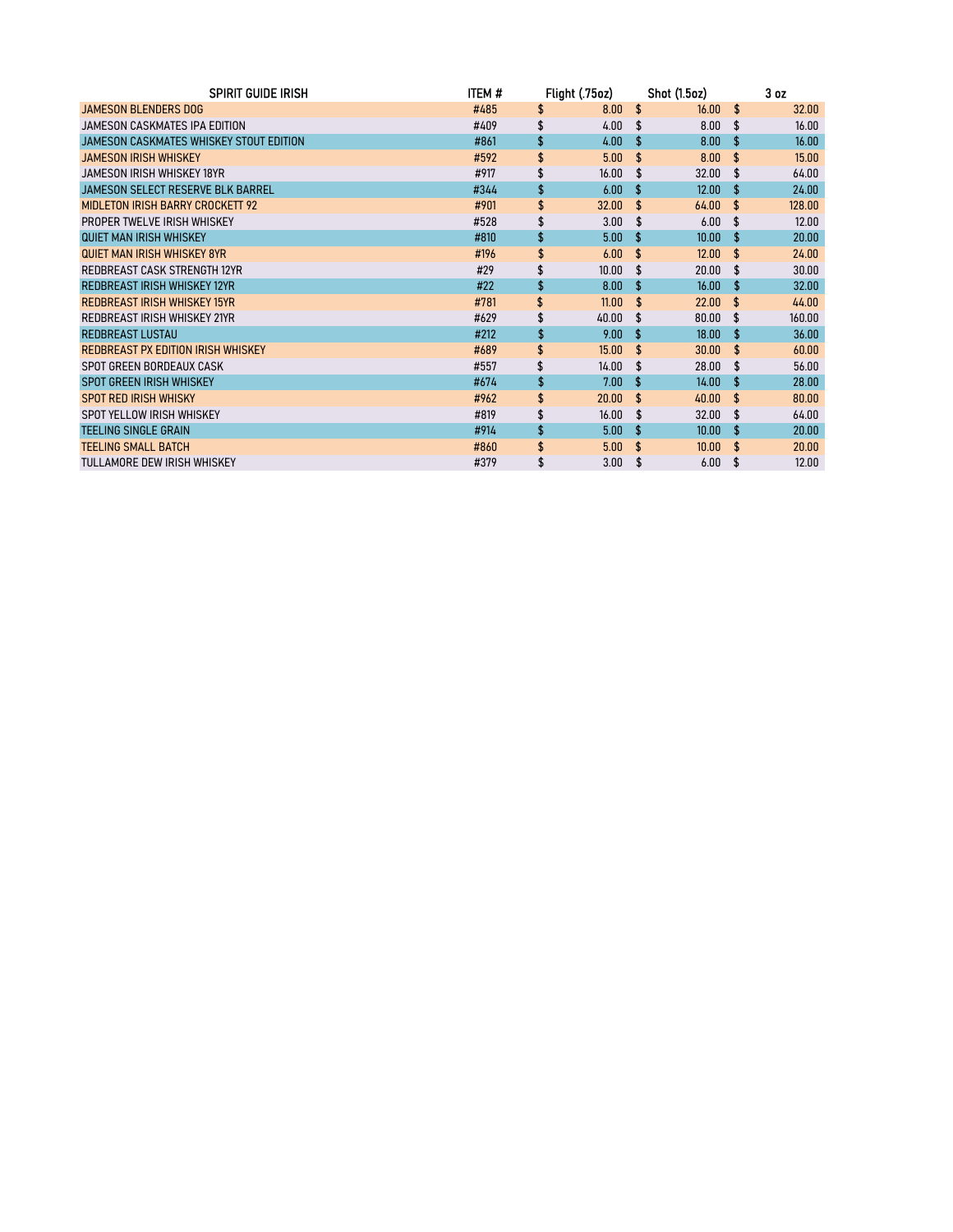| <b>SPIRIT GUIDE ASAIN</b>                 | ITEM # | Flight (.75oz) |                    | <b>Shot (1.5oz)</b> |                    | 3 <sub>oz</sub> |
|-------------------------------------------|--------|----------------|--------------------|---------------------|--------------------|-----------------|
| <b>FUKANO WHISKEY</b>                     | #309   | \$<br>10.00    | \$                 | 20.00               | \$                 | 40.00           |
| <b>FUKANO WHISKEY 12YR</b>                | #423   | \$<br>13.00    | \$.                | 26.00               | $\mathbf{\hat{f}}$ | 52.00           |
| <b>HIBIKI HARMONY WHISKY</b>              | #039   | 9.00           | S                  | 18.00               | \$.                | 36.00           |
| KA VA LAN CONCERTMASTER                   | #358   | \$<br>12.00    | \$                 | 24.00               | \$                 | 48.00           |
| KA VA LAN EX BOURBON OAK                  | #662   | \$<br>14.00    | \$                 | 28.00               | \$                 | 56.00           |
| KA VA LAN KING CAR WHISKY                 | #729   | 14.00          | -S                 | 28.00               | \$.                | 56.00           |
| KA VA LAN SHERRY OAK                      | #237   | \$<br>19.00    | \$                 | 38.00               | \$                 | 76.00           |
| KA VA LAN VINHO BARRIQUE                  | #932   | \$<br>30.00    | -S                 | 60.00               | $\mathbf{\hat{f}}$ | 120.00          |
| KAIYO CASK STRENGTH                       | #723   | \$<br>12.00    | \$.                | 24.00               | £.                 | 48.00           |
| KAIYO JAPANESE WHISKEY                    | #936   | \$<br>9.00     | \$                 | 18.00               | \$                 | 36.00           |
| KAIYO THE PEATED JAPANESE WHISKEY         | #973   | \$<br>14.00    | -\$                | 28.00               | \$                 | 56.00           |
| KAIYO THE SINGLE CASK JAPANESE WHISKEY    | #855   | \$<br>9.00     | £.                 | 18.00               | £.                 | 36.00           |
| NIKKA COFFEY MALT                         | #180   | \$<br>10.00    | -S                 | 20.00               | £.                 | 40.00           |
| NIKKA MIYAGIKYO                           | #566   | \$<br>12.00    | \$                 | 24.00               | \$                 | 48.00           |
| NIKKA TAKETSURU PURE MALT WHISKEY         | #735   | \$<br>9.00     | \$                 | 18.00               | \$                 | 36.00           |
| NIKKA WHISKEY FROM THE BARREL             | #106   | \$<br>9.00     | Ŝ.                 | 18.00               | £.                 | 36.00           |
| NIKKA YOICHI                              | #042   | \$<br>12.00    | \$                 | 24.00               | \$.                | 48.00           |
| OHISHI WHISKEY SHERRY CASK                | #784   | \$<br>10.00    | £.                 | 20.00               | S                  | 40.00           |
| OHISHI WHISKY BRANDY CASK                 | #725   | \$<br>10.00    | £.                 | 20.00               | \$.                | 40.00           |
| SUNTORY YAMAZAKI SINGLE MALT WHISKY 12YR  | #350   | \$<br>12.00    | $\mathbf{\hat{f}}$ | 24.00               | $\mathbf{\hat{f}}$ | 48.00           |
| SUNTORY YAMAZAKI SINGLE MALT WHISKY 18 YR | #806   | 40.00          | \$.                | 80.00               | \$.                | 160.00          |
| <b>TOKI SUNTORY</b>                       | #979   | 5.00           | S                  | 10.00               | S                  | 20.00           |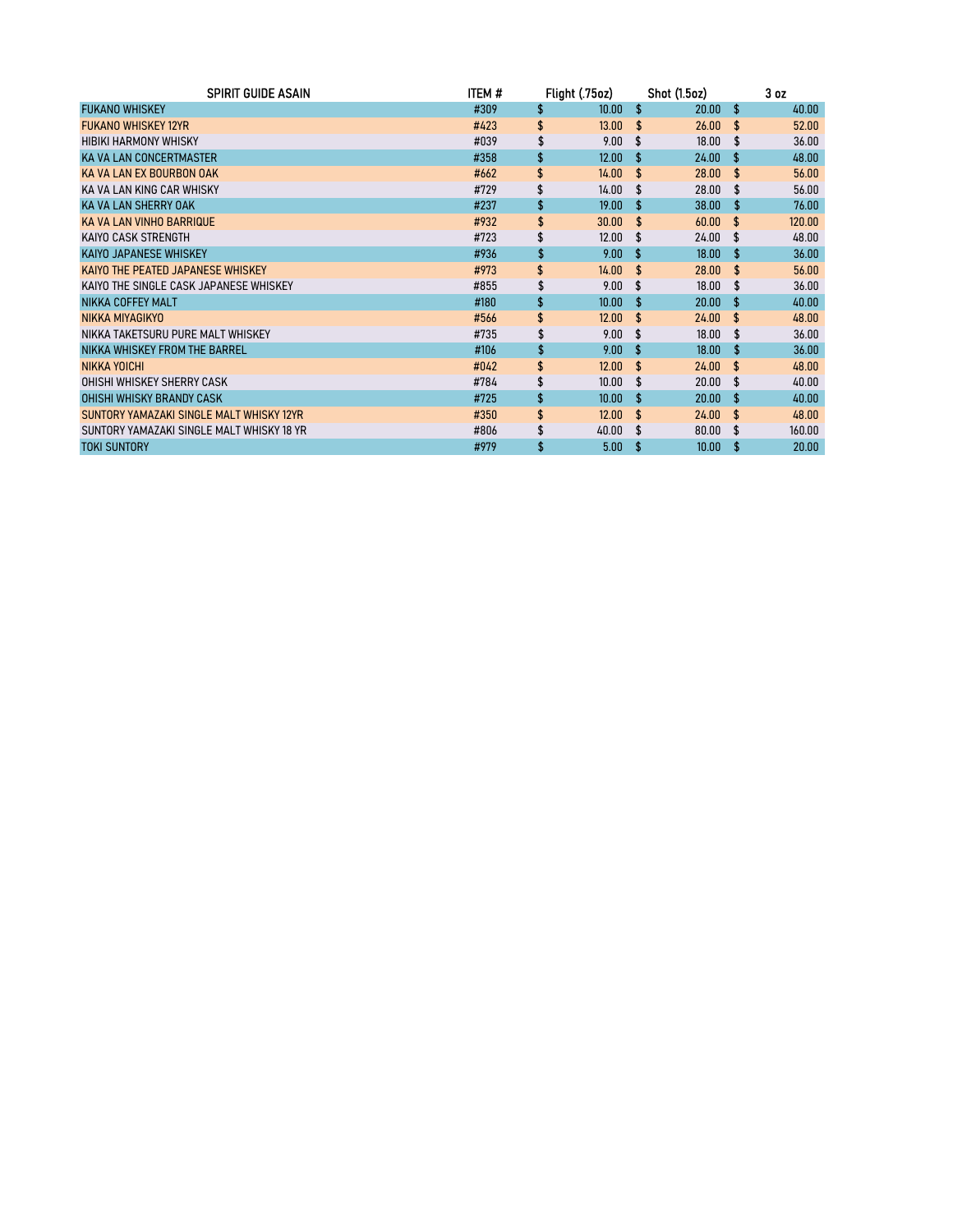| <b>SPIRIT GUIDE CANADIAN</b>                  | item # | Flight (.75oz) |                    | <b>Shot (1.5oz)</b> |                    | 3 <sub>oz</sub> |
|-----------------------------------------------|--------|----------------|--------------------|---------------------|--------------------|-----------------|
| <b>CROWN ROYAL</b>                            | #996   | \$<br>4.00     | \$                 | 8.00                | \$.                | 16.00           |
| <b>CROWN ROYAL 18 YEAR WHISKEY</b>            | #000   | \$<br>17.00    | \$                 | 34.00               | Ŝ                  | 68.00           |
| <b>CROWN ROYAL APPLE</b>                      | #643   | \$<br>4.00     | \$                 | 8.00                | \$                 | 16.00           |
| CROWN ROYAL CASK NO.16                        | #690   | 65.00          | £.                 | 130.00              | £.                 | 260.00          |
| CROWN ROYAL NOBLE COLLECTION                  | #718   | \$<br>11.00    | \$                 | 22.00               | \$.                | 44.00           |
| <b>CROWN ROYAL PEACH</b>                      | #192   | \$<br>4.00     | \$                 | 8.00                | \$                 | 16.00           |
| CROWN ROYAL RESERVE                           | #056   | \$<br>12.00    | \$.                | 24.00               | £.                 | 48.00           |
| CROWN ROYAL RYE 16 YEAR WHISKEY               | #008   | \$<br>9.00     | \$                 | 18.00               | £.                 | 36.00           |
| CROWN ROYAL WINTER WHEAT WHISKEY              | #006   | \$<br>7.00     | \$                 | 14.00               | \$                 | 28.00           |
| CROWN ROYAL XO                                | #004   | \$<br>9.00     | S                  | 18.00               | £.                 | 36.00           |
| CROWN ROYAL XR BLUE                           | #656   | \$<br>22.00    | \$.                | 44.00               | -S                 | 88.00           |
| CROWN ROYAL XR RED                            | #041   | \$<br>65.00    | \$                 | 130.00              | $\mathbf{\hat{f}}$ | 260.00          |
| <b>CROWN VANILLA</b>                          | #695   | \$<br>4.00     | \$.                | 8.00                | S                  | 16.00           |
| <b>GOODERHAM &amp; WORTS</b>                  | #464   | \$<br>5.00     | \$                 | 10.00               | £.                 | 20.00           |
| LOCK STOCK & BARREL 13YR STRAIGHT RYE WHISKEY | #967   | \$<br>20.00    | $\mathbf{\hat{f}}$ | 40.00               | \$.                | 80.00           |
| LOCK STOCK & BARREL STRAIGHT RYE WHISKEY      | #974   | \$<br>25.00    | \$                 | 50.00               | S                  | 100.00          |
| <b>ORPHAN BARREL ENTRAPMENT 25YR</b>          | #079   | \$<br>30.00    | £.                 | 60.00               | \$.                | 120.00          |
| PENDLETON 1910                                | #038   | \$<br>5.00     | \$                 | 10.00               | \$                 | 20.00           |
| PENDLETON 20YR                                | #881   | \$<br>13.00    | \$.                | 26.00               | \$                 | 52.00           |
| PENDLETON CANADIAN WHISKEY                    | #132   | \$<br>5.00     | -S                 | 10.00               | \$.                | 20.00           |
| <b>PENDLETON MIDNIGHT</b>                     | #092   | \$<br>5.00     | \$                 | 10.00               | \$                 | 20.00           |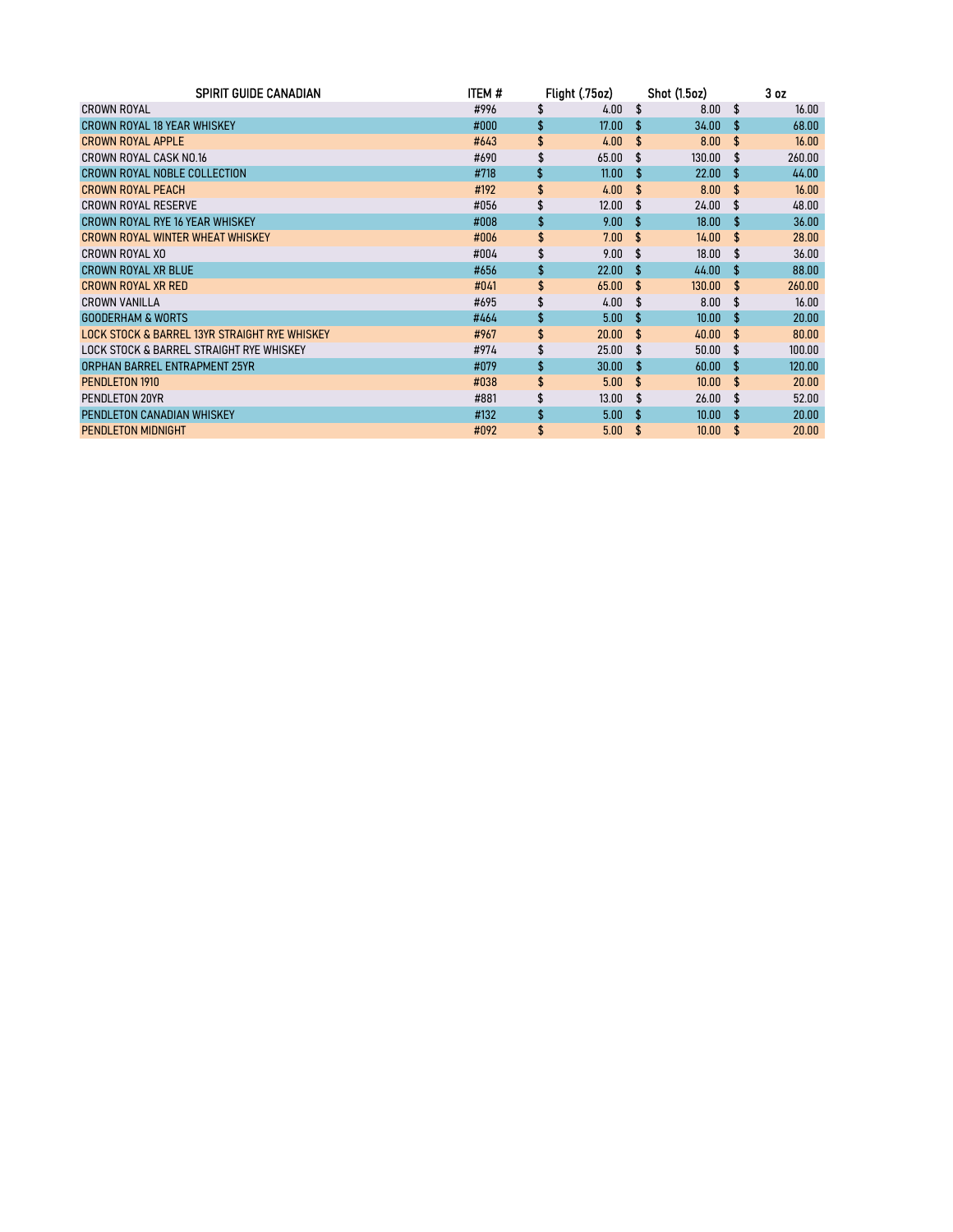| SPIRIT GUIDE AMERICAN BOURBON/WHISKEY       | <b>ITEM#</b> | Flight (.75oz)  |                         | <b>Shot (1.5oz)</b> | 3 <sub>oz</sub> |
|---------------------------------------------|--------------|-----------------|-------------------------|---------------------|-----------------|
| 1792 12 YEAR                                | #876         | \$<br>7.00      | \$                      | 13.00               | \$<br>24.00     |
| 1792 BOTTLED IN BOND WHISKEY                | #297         | \$<br>4.00      | \$                      | 8.00                | \$<br>16.00     |
| 1792 FULL PROOF                             | #329         | \$<br>6.00      | \$                      | 11.00               | \$<br>22.00     |
| 1792 SINGLE BARREL WHISKEY                  | #605         | \$<br>6.00      | \$                      | 12.00               | \$<br>24.00     |
| <b>1792 SMALL BATCH WHISKEY</b>             | #858         | \$<br>4.00      | \$                      | 8.00                | \$<br>16.00     |
| 1792 SWEET WHEAT WHISKEY                    | #539         | \$<br>7.00      | \$                      | 14.00               | \$<br>28.00     |
| ADVENTUROUS STILLS FOSSIL CREEK WHISKEY     | #721         | \$<br>5.00      | \$                      | 10.00               | \$<br>20.00     |
| ADVENTUROUS STILLS LOST DUTCHMAN            | #470         | \$<br>6.00      | \$                      | 12.00               | \$<br>25.00     |
| ADVENTUROUS STILLS PERALTA BOURBON          | #790         | \$<br>6.00      | \$                      | 12.00               | \$<br>24.00     |
| ANGELS ENVY BOURBON PORT FINISH             | #075         | \$<br>7.00      | \$                      | 14.00               | \$<br>28.00     |
| ANGELS ENVY CASK STRENGTH                   | #303         | \$<br>24.00     | \$                      | 48.00               | \$<br>96.00     |
| ANGELS ENVY FINISHED RYE                    | #419         | \$<br>11.00     | \$                      | 22.00               | \$<br>44.00     |
| AZ DISTILLING COPPER CITY BOURBON           | #076         | \$<br>6.00      | \$                      | 12.00               | \$<br>24.00     |
| <b>BAKERS BOURBON 7YR 107</b>               | #715         | \$<br>6.00      | \$                      | 12.00               | \$<br>24.00     |
| <b>BASIL HAYDEN BOURBON</b>                 | #635         | \$<br>5.00      | \$                      | 10.00               | \$<br>20.00     |
| <b>BASIL HAYDEN BOURBON 10YR</b>            | #772         | \$<br>7.00      | \$                      | 13.00               | \$<br>28.00     |
| <b>BASIL HAYDEN DARK RYE</b>                | #737         | \$<br>7.00      | \$                      | 14.00               | \$<br>28.00     |
| <b>BASIL HAYDEN RYE 10RY</b>                | #028         | \$<br>9.00      | \$                      | 18.00               | \$<br>36.00     |
| <b>BASIL HAYDEN TOAST BOURBON</b>           | #024         | \$<br>6.00      | \$                      | 12.00               | \$<br>24.00     |
| <b>BELLE MEADE SHERRY CASK</b>              | #501         | \$<br>8.00      | \$                      | 15.00               | \$<br>28.00     |
| <b>BELLE MEADE SOUR MASH</b>                | #102         | \$<br>6.00      | \$                      | 10.00               | \$<br>18.00     |
| <b>BIB &amp; TUCKER BOURBON</b>             | #107         | \$<br>7.50      | \$                      | 14.00               | \$<br>27.00     |
| <b>BIRD DOG WHISKEY</b>                     | #376         | \$<br>4.00      | \$                      | 7.00                | \$<br>14.00     |
| BLACKENED & WILLET COLAB. RYE CASK STRENGTH | #037         | \$<br>12.00     | \$                      | 24.00               | \$<br>48.00     |
| <b>BLANTON'S SINGLE BARREL BOURBON</b>      | #958         | \$<br>8.00      | \$                      | 16.00               | \$<br>32.00     |
| <b>BLOOD OATH WHISKEY NO.5</b>              | #785         | \$<br>13.00     | \$                      | 26.00               | \$<br>52.00     |
| <b>BOOKERS 25TH ANNIVERSARY</b>             | #516         | \$<br>28.00     | \$                      | 54.00               | \$<br>108.00    |
| <b>BOOKERS 30TH ANNIVERSARY</b>             | #402         | \$<br>22.00     | \$                      | 44.00               | \$<br>88.00     |
| <b>BOOKERS BOURBON 2018 KENTUCKY CHEW</b>   | #130         | \$<br>11.00     | \$                      | 22.00               | \$<br>44.00     |
| <b>BOOKERS BOURBON 2021 BARDSTOWN BATCH</b> | #088         | \$<br>12.00     | \$                      | 24.00               | \$<br>48.00     |
| BOOKERS BOURBON 2021 DONOHOE'S BATCH        | #097         | \$<br>11.00     | \$                      | 22.00               | \$<br>44.00     |
| <b>BOOKERS BOURBON 2021 STRANGERS BATCH</b> | #553         | \$<br>12.00     | \$                      | 24.00               | \$<br>48.00     |
| <b>BOOKERS BOURBON 2021 TAGALONG BATCH</b>  | #417         | \$<br>12.00     | \$                      | 24.00               | \$<br>48.00     |
| <b>BOOKERS LITTLE BOOK 2019</b>             | #726         | \$<br>10.00     | \$                      | 20.00               | \$<br>40.00     |
| <b>BOOKERS LITTLE BOOK 2021</b>             | #905         | \$<br>10.00     | \$                      | 20.00               | \$<br>40.00     |
| <b>BRECKENRIDGE HIGH PROOF BLEND</b>        | #300         | \$<br>7.00      | \$                      | 14.00               | \$<br>28.00     |
| <b>BRECKENRIDGE PX CASK FINISH</b>          | #595         | \$<br>7.00      | \$                      | 14.00               | \$<br>28.00     |
| <b>BRECKENRIDGE RUM CASK FINISHED</b>       | #832         | \$<br>6.00      | \$                      | 12.00               | \$<br>24.00     |
| BRECKENRIDGE WHISKEY PORT CASK FINISH       | #498         | \$<br>7.00      | \$                      | 14.00               | \$<br>28.00     |
| <b>BUFFALO TRACE</b>                        | #919         | \$<br>4.00      | \$                      | 8.00                | \$<br>16.00     |
| BUFFALO TRACE WHISKEY EXPERIMENTAL          | #248         | \$<br>16.00     | \$                      | 32.00               | \$<br>64.00     |
| <b>BULLEIT BOURBON</b>                      | #612         | \$<br>4.00      | \$                      | 8.00                | \$<br>16.00     |
| <b>BULLEIT BOURBON 10YR</b>                 | #657         | \$<br>$7.00$ \$ |                         | $14.00$ \$          | 28.00           |
| <b>BULLEIT BOURBON BARREL STRENGTH</b>      | #026         | \$<br>7.00      | \$                      | $14.00 -$           | \$<br>28.00     |
| <b>BULLEIT STRAIGHT RYE</b>                 | #517         | \$<br>4.00      | \$                      | 8.00                | \$<br>16.00     |
| <b>BURNING CHAIR BOURBON</b>                | #406         | \$<br>7.00      | \$                      | 13.00               | \$<br>26.00     |
| <b>CALUMET FARMS 14YR BOURBON</b>           | #407         | \$<br>13.00     | \$                      | 26.00               | \$<br>52.00     |
| <b>CALUMET FARMS 15YR BOURBON</b>           | #144         | \$<br>15.00     | \$                      | 30.00               | \$<br>60.00     |
| COLONEL E.H. TAYLOR SINGLE BARREL           | #950         | \$<br>7.00      | \$                      | 14.00               | \$<br>28.00     |
| COLONEL E.H. TAYLOR SMALL BATCH             | #893         | \$<br>6.00      | \$                      | 12.00               | \$<br>24.00     |
| <b>COLONEL E.H. TAYLOR STRAIGHT RYE</b>     | #711         | \$<br>8.00      | \$                      | 16.00               | \$<br>32.00     |
| DEL BAC CLASSIC                             | #906         | \$<br>6.00      | \$                      | 12.00               | \$<br>24.00     |
| DEL BAC DISTILLER'S CUT                     | #594         | \$<br>8.00      | \$                      | 16.00               | \$<br>32.00     |
| DEL BAC HN& HUDSON                          | #146         | \$<br>9.00      | $\sqrt[6]{\frac{1}{2}}$ | 18.00               | \$<br>36.00     |
| DEL BAC MESQUITE SMOKED BAC MESQUITE SMOKED | #003         | \$<br>6.00      | \$                      | 12.00               | \$<br>24.00     |
| <b>DICKEL NO.8</b>                          | #163         | \$<br>4.00      | \$                      | 7.00                | \$<br>14.00     |
| DOC SWINSONS SHERRY CASK                    | #256         | \$<br>8.00      | \$                      | 16.00               | \$<br>36.00     |
| DOC SWINSONS STRAIGHT BOURBON 15YR          | #253         | \$<br>20.00     | \$                      | 40.00               | \$<br>80.00     |
| DOC SWINSONS STRAIGHT RYE                   | #010         | \$<br>6.00      | \$                      | 12.00               | \$<br>24.00     |
| <b>EAGLE RARE SINGLE BARREL</b>             | #770         | \$<br>6.00      | \$                      | 12.00               | \$<br>24.00     |
| ELIJAH CRAIG 18YR                           | #479         | \$<br>20.00     | \$                      | 40.00               | \$<br>80.00     |
| ELIJAH CRAIG BARREL PROOF                   | #892         | \$<br>5.00      | \$                      | 10.00               | \$<br>20.00     |
| ELIJAH CRAIG SMALL BATCH                    | #978         | \$<br>4.00      | \$                      | 8.00                | \$<br>16.00     |
| ELIJAH CRAIG SMALL BATCH HN PICK            | #533         | \$<br>6.00      | \$                      | 12.00               | \$<br>24.00     |
| ELIJAH CRAIG SMALL BATCH HUDSON PICK        | #567         | \$<br>6.00      | - \$                    | 12.00               | \$<br>24.00     |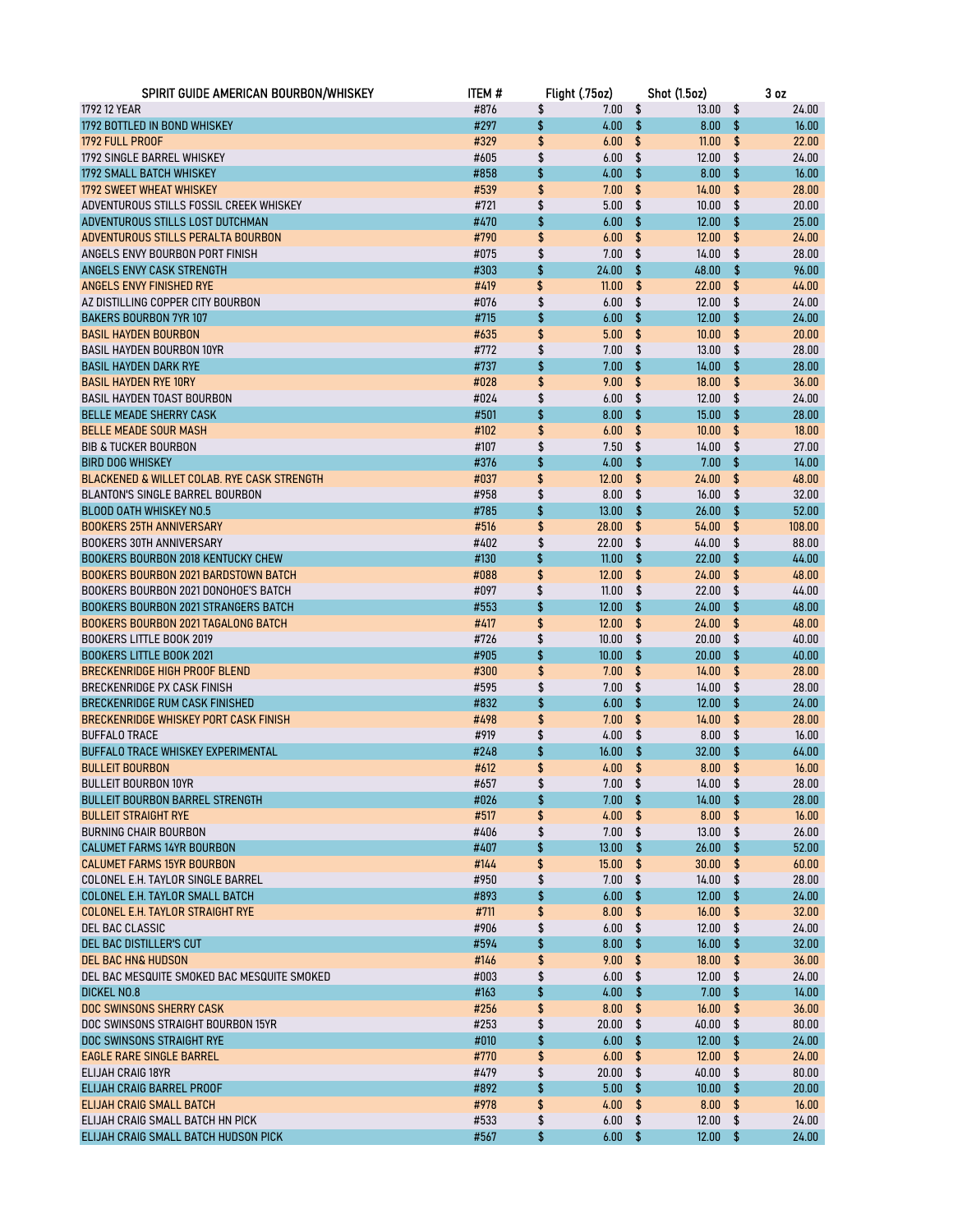| SPIRIT GUIDE AMERICAN BOURBON/WHISKEY                               | item #       |          | Flight (.75oz) |          | <b>Shot (1.5oz)</b> |          | 3 <sub>0z</sub> |
|---------------------------------------------------------------------|--------------|----------|----------------|----------|---------------------|----------|-----------------|
| ELIJAH CRAIG TOASTED BARREL                                         | #306         | \$       | 8.00           | \$       | 16.00               | \$       | 36.00           |
| <b>ELMER T. LEE</b>                                                 | #385         | \$       | 7.00           | \$       | 14.00               | \$       | 28.00           |
| EVAN WILLIAMS SGL BRL                                               | #273         | \$       | 4.00           | \$       | 8.00                | \$       | 16.00           |
| EZRA BROOKS GCM/HN SINGLE BARREL                                    | #938         | \$       | 5.00           | \$       | 10.00               | \$       | 20.00           |
| <b>FOUR ROSES SINGLE BARREL</b>                                     | #022         | \$       | 6.00           | \$       | 12.00               | \$       | 24.00           |
| <b>FOUR ROSES SMALL BATCH</b>                                       | #875         | \$       | 5.00           | \$       | 10.00               | \$       | 20.00           |
| <b>FOUR ROSES SMALL BATCH SELECT</b>                                | #754         | \$       | 7.00           | \$       | 14.00               | \$       | 28.00           |
| GARRISON BROTHERS BALMORHEA                                         | #983         | \$       | 21.00          | \$       | 42.00               | \$       | 84.00           |
| <b>GARRISON BROTHERS COWBOY BOURBON</b>                             | #713         | \$       | 28.00          | \$       | 56.00               | \$       | 112.00          |
| <b>GARRISON BROTHERS HONEY DEW</b>                                  | #197         | \$       | 10.00          | \$       | 20.00               | \$       | 40.00           |
| <b>GARRISON BROTHERS TEXAS WHISKEY</b>                              | #136         | \$       | 11.00          | \$       | 22.00               | \$       | 44.00           |
| <b>GEORGE REMUS REPEAL RESERVE</b>                                  | #326         | \$       | 9.00           | \$       | 18.00               | \$       | 36.00           |
| <b>GRAND CANYON PUMPKIN PORTER WHISKEY</b>                          | #703         | \$       | 7.00           | \$       | 14.00               | \$       | 28.00           |
| GRAND CANYON SOUTHWEST SMALL BATCH                                  | #217         | \$       | 7.00           | \$       | 14.00               | \$       | 28.00           |
| GRAND CANYON STAR SHINE AMERICAN SINGLE MALT WHISKEY                | #798         | \$       | 5.00           | \$       | 10.00               | \$       | 20.00           |
| <b>HENRY MCKENNA 10YR 100</b>                                       | #684         | \$       | 5.00           | \$       | 10.00               | \$       | 20.00           |
| HIGH WEST AMERICAN PRAIRIE BOURBON                                  | #186         | \$       | 5.00           | \$       | 10.00               | \$       | 20.00           |
| <b>HIGH WEST CAMPFIRE WHISKEY</b>                                   | #869         | \$       | 7.00           | \$       | 13.00               | \$       | 26.00           |
| <b>HIGH WEST DOUBLE RYE</b>                                         | #174         | \$       | 5.00           | \$       | 10.00               | \$       | 20.00           |
| HIGH WEST MIDWINTER NIGHTS DRAM                                     | #836         | \$       | 15.00          | \$       | 28.00               | \$       | 54.00           |
| HIGH WEST RENDEZVOUS RYE WHISKEY                                    | #432         | \$       | 10.00          | \$       | 20.00               | \$       | 40.00           |
| HIRSCH SELECTION SPECIAL RESERVE 20YR<br>HIRSCH THE HORIZON BOURBON | #200         | \$       | 11.00          | \$       | 22.00               | \$       | 44.00           |
|                                                                     | #054         | \$       | 6.00           | \$       | 12.00               | \$       | 24.00           |
| <b>HUDSON NY BOURBON</b>                                            | #043         | \$       | 6.00           | \$       | 12.00               | \$<br>\$ | 24.00           |
| I.W.HARPER 15YR BOURBON WHISKEY                                     | #874<br>#017 | \$<br>\$ | 9.00<br>13.00  | \$<br>\$ | 18.00<br>26.00      | \$       | 36.00<br>52.00  |
| <b>JACK DANIEL'S 10 YEAR</b><br>JACK DANIEL'S GENTLEMAN JACK        | #490         | \$       | 4.00           | \$       | 8.00                | \$       | 16.00           |
| <b>JACK DANIEL'S SINGLE BARREL</b>                                  | #304         | \$       | 6.00           | \$       | 12.00               | \$       | 24.00           |
| JACK DANIEL'S SINGLE BARREL BARREL PROOF                            | #467         | \$       | 9.00           | \$       | 18.00               | \$       | 36.00           |
| JACK DANIEL'S SINGLE BARREL RYE                                     | #779         | \$       | 7.00           | \$       | 14.00               | \$       | 28.00           |
| JEFFERSON'S GRAND SELECTION                                         | #975         | \$       | 18.00          | \$       | 36.00               | \$       | 72.00           |
| JEFFERSON'S PRESIDENTIAL RYE SELECT 21YR                            | #531         | \$       | 25.00          | \$       | 50.00               | \$       | 100.00          |
| JEFFERSON'S PRESIDENTIAL SELECT 16YR                                | #756         | \$       | 25.00          | \$       | 50.00               | \$       | 100.00          |
| JEFFERSON'S PRESIDENTIAL SELECT 25 YR                               | #143         | \$       | 32.00          | \$       | 64.00               | \$       | 128.00          |
| JEFFERSON'S RESERVE GOROTH RESERVE CASK FINISH                      | #822         | \$       | 14.00          | \$       | 28.00               | \$       | 56.00           |
| JEFFERSONS RYE COGNAC CASK                                          | #727         | \$       | 9.00           | \$       | 18.00               | \$       | 36.00           |
| <b>JEFFERSON'S VERY SMALL BATCH</b>                                 | #471         | \$       | 5.00           | \$       | 10.00               | \$       | 20.00           |
| <b>JIM BEAM BLACK</b>                                               | #438         | \$       | 5.00           | \$       | 9.00                | \$       | 18.00           |
| JOSEPH MAGNUS CIGAR BLEND BOURBON                                   | #030         | \$       | 20.00          | \$       | 40.00               | \$       | 80.00           |
| <b>KENTUCKY OWL BOURBON</b>                                         | #903         | \$       | 37.00          | \$       | 74.00               | \$       | 148.00          |
| KENTUCKY OWL RYE 11 YR                                              | #434         | \$       | 20.00          | \$       | 40.00               | \$       | 80.00           |
| KNOB CREEK 12YR                                                     | #543         | \$       | 9.00           | \$       | 18.00               | \$       | 36.00           |
| <b>KNOB CREEK 15YR</b>                                              | #744         | \$       | $15.00$ \$     |          | $30.00$ \$          |          | 60.00           |
| KNOB CREEK BOURBON 100                                              | #884         | \$       | $4.00$ \$      |          | $8.00$ \$           |          | 16.00           |
| KNOB CREEK CASK STRENGTH RYE                                        | #443         | \$       | 9.00           | \$       | 18.00               | \$       | 36.00           |
| KNOB CREEK LIMITED EDITION                                          | #353         | \$       | 18.00          | \$       | 36.00               | \$       | 72.00           |
| KNOB CREEK LOST DUTCHMAN                                            | #449         | \$       | 8.00           | \$       | 16.00               | \$       | 32.00           |
| <b>KNOB CREEK RYE</b>                                               | #650         | \$       | 6.00           | \$       | 12.00               | \$       | 24.00           |
| KOVAL BOURBON                                                       | #208         | \$       | 7.00           | \$       | 14.00               | \$       | 28.00           |
| KOVAL FOUR GRAIN                                                    | #915         | \$       | 7.00           | \$       | 14.00               | \$       | 28.00           |
| KOVAL RYE                                                           | #976         | \$       | 7.00           | \$       | 14.00               | \$       | 28.00           |
| <b>LARCENY BARREL PROOF</b>                                         | #637         | \$       | 8.00           | \$       | 16.00               | \$       | 32.00           |
| LARCENY SMALL BATCH BOURBON 92                                      | #768         | \$       | 4.00           | \$       | 7.00                | \$       | 14.00           |
| <b>MAKER'S MARK</b>                                                 | #241         | \$       | 6.00           | \$       | 12.00               | \$       | 24.00           |
| <b>MAKER'S MARK 46 BOURBON</b>                                      | #069         | \$       | 6.00           | \$       | 12.00               | \$       | 24.00           |
| MAKER'S MARK BOURBON 2021 FAE-02                                    | #080         | \$       | 9.00           | \$       | 18.00               | \$       | 36.00           |
| MAKER'S MARK GCM PRIVATE SELECT                                     | #352         | \$       | 5.00           | \$       | 10.00               | \$       | 20.00           |
| <b>MASTERSON'S RYE 10YR</b>                                         | #210         | \$       | 9.00           | \$       | 18.00               | \$       | 36.00           |
| MB ROLAND                                                           | #730         | \$       | 6.00           | \$       | 12.00               | \$       | 24.00           |
| MB ROLAND DARK FIRE                                                 | #618         | \$       | 6.00           | \$       | 13.00               | \$       | 26.00           |
| <b>MICHTER'S 10YR BOURBON</b>                                       | #255         | \$       | 14.00          | \$       | 28.00               | \$       | 56.00           |
| MICHTER'S 10YR RYE                                                  | #988         | \$       | 14.00          | \$       | 28.00               | \$       | 56.00           |
| MICHTER'S SMALL BATCH SOUR MASH                                     | #831         | \$       | 6.00           | \$       | 12.00               | \$       | 24.00           |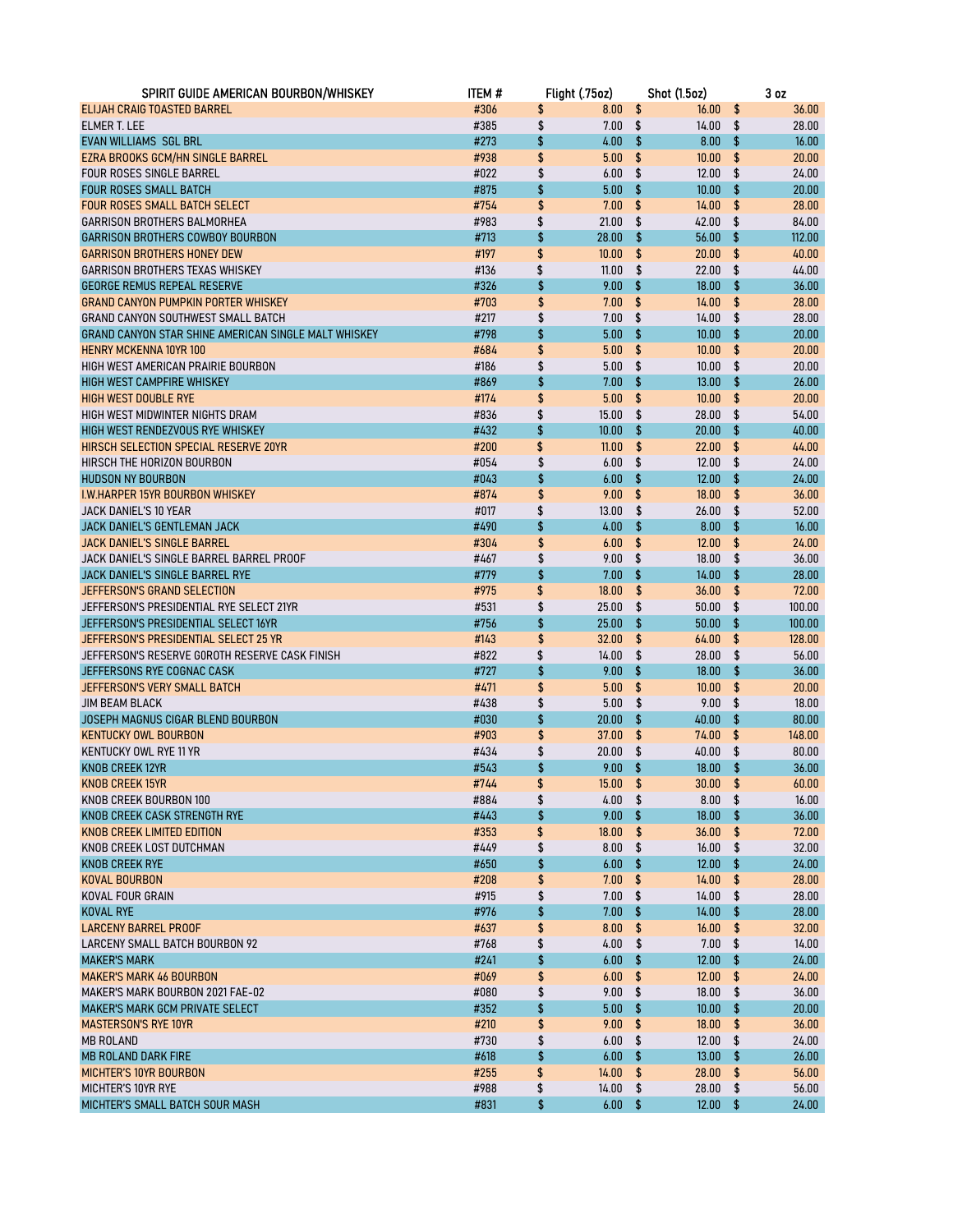| SPIRIT GUIDE AMERICAN BOURBON/WHISKEY                        | ITEM #       |          | Flight (.75oz)  |          | <b>Shot (1.5oz)</b> |               | 3 <sub>oz</sub> |
|--------------------------------------------------------------|--------------|----------|-----------------|----------|---------------------|---------------|-----------------|
| <b>MICHTER'S STRAIGHT RYE</b>                                | #451         | \$       | 8.00            | \$       | 16.00               | \$            | 32.00           |
| MICHTER'S TOASTED BARREL STRENGTH RYE                        | #009         | \$       | 17.00           | \$       | 34.00               | \$            | 68.00           |
| MICHTER'S TOASTED SOUR MASH                                  | #011         | \$       | 17.00           | \$       | 34.00               | \$            | 68.00           |
| <b>MICHTER'S BARREL STRENGTH RYE</b>                         | #866         | \$       | 13.00           | \$       | 26.00               | \$            | 52.00           |
| MICHTER'S KENTUCKY STRAIGHT BOURBON                          | #415         | \$       | 8.00            | \$       | 16.00               | \$            | 32.00           |
| MICHTER'S UNBLENDED AMERICAN WHISKEY                         | #126         | \$       | 8.00            | \$       | 16.00               | \$            | 32.00           |
| <b>NOAH'S MILL BOURBON WHISKEY</b>                           | #719         | \$       | 8.00            | \$       | 16.00               | \$            | 32.00           |
| OLD ELK BOURBON ARMAGNAC CASK FINISH                         | #812         | \$       | 11.00           | \$       | 22.00               | \$            | 44.00           |
| OLD ELK BOURBON PORT CASK FINISH                             | #085         | \$       | 11.00           | \$       | 22.00               | \$            | 44.00           |
| OLD EZRA BARREL STRENGTH 7YR                                 | #206         | \$       | 6.00            | \$       | 12.00               | \$            | 24.00           |
| OLD FITZGERALD 8 YEAR BOURBON                                | #046         | \$       | 12.00           | \$       | 24.00               | \$            | 48.00           |
| OLD FITZGERALD 9 YEAR BOURBON                                | #058         | \$       | 13.00           | \$       | 26.00               | \$            | 52.00           |
| OLD FITZGERALD 11 YEAR BOURBON                               | #072         | \$       | 14.00           | \$       | 28.00               | \$            | 56.00           |
| OLD FORESTER 100                                             | #535         | \$       | 4.00            | \$       | 8.00                | \$            | 16.00           |
| <b>OLD FORESTER 1870</b>                                     | #345         | \$       | 7.00            | \$       | 14.00               | \$            | 28.00           |
| <b>OLD FORESTER 1897</b>                                     | #119         | \$       | 6.00            | \$       | 12.00               | \$            | 24.00           |
| OLD FORESTER 1910 OLD FINE WHISKY                            | #534         | \$       | 7.00            | \$       | 14.00               | \$            | 28.00           |
| OLD FORESTER 1920                                            | #225         | \$       | 8.00            | \$       | 16.00               | \$            | 32.00           |
| <b>OLD FORESTER 86 PROOF</b>                                 | #387         | \$       | 4.00            | \$       | 8.00                | \$            | 16.00           |
| OLD FORESTER SINGLE BARREL HUDSON                            | #955         | \$       | 10.00           | \$       | 20.00               | \$            | 40.00           |
| OLD FORESTER SINGLE BARREL STRENGTH RYE                      | #029         | \$       | 13.00           | \$       | 26.00               | \$            | 52.00           |
| <b>OLD FORESTER STATESMAN</b>                                | #035         | \$       | 6.00            | \$       | 12.00               | \$            | 24.00           |
| OLD GRAND DAD BOURBON 114                                    | #321         | \$       | 4.00            | \$       | 7.00                | \$            | 14.00           |
| OLD OVERHOLT STRAIGHT RYE                                    | #717         | \$       | 3.00            | \$       | 6.00                | \$            | 12.00           |
| <b>ORPHAN BARREL RHETORIC</b>                                | #339         | \$       | 22.00           | \$       | 44.00               | \$            | 88.00           |
| ORPHAN BARREL WHOOP & HOLLER                                 | #238         | \$       | 48.00           | \$       | 96.00               | \$            | 192.00          |
| PARKER'S HERITAGE HEAVY CHAR 11 YEAR WHISKEY                 | #048         | \$       | 32.00           | \$       | 64.00               | \$            | 128.00          |
| <b>PARKER'S HERITAGE 11YR</b>                                | #083         | \$       | 25.00           | \$       | 50.00               | \$            | 100.00          |
| <b>PARKER'S HERITAGE 13YR</b>                                | #001         | \$       | 27.00           | \$       | 54.00               | \$            | 108.00          |
| <b>PARKER'S HERITAGE 8YR</b>                                 | #145         | \$       | 22.00           | \$       | 44.00               | \$            | 88.00           |
| <b>PARKER'S HERITAGE BARREL FINISHED</b>                     | #954         | \$       | 16.00           | \$       | 15.00               | \$            | 64.00           |
| PEERLESS BOURBON                                             | #278         | \$       | 8.00            | \$       | 15.00               | \$            | 28.00           |
| <b>PEERLESS RYE</b>                                          | #461         | \$       | 11.00           | \$       | 22.00               | \$            | 44.00           |
| PIKESVILLE RYE WHISKEY                                       | #316         | \$       | 7.00            | \$       | 14.00               | \$            | 28.00           |
| PINHOOK 4YR                                                  | #600         | \$       | 6.00            | \$       | 11.00               | \$            | 22.00           |
| PINHOOK HIGH PROOF                                           | #613         | \$       | 6.00            | \$       | 11.00               | \$<br>\$      | 22.00           |
| PINHOOK RYE<br>PINHOOK STRAIGHT BOURBON                      | #112         | \$       | 6.00<br>6.00    | \$<br>\$ | 12.00<br>11.00      | \$            | 24.00<br>22.00  |
|                                                              | #463         | \$<br>\$ | 6.00            | \$       | 12.00               | \$            | 24.00           |
| PRICHARD'S RYE WHISKEY<br>RABBIT HOLE BOXERGRAIL RABBIT HOLE | #759<br>#219 | \$       | 6.00            | \$       | 11.00               | \$            | 20.00           |
| RABBIT HOLE CAVEHILL BOURBON                                 | #724         | \$       | 7.00            | \$       | 14.00               | \$            | 28.00           |
| RABBIT HOLE DARERINGER                                       | #864         | \$       | 10.00           | \$       | 18.00               | \$            | 34.00           |
| RABBIT HOLE HEIGOLD                                          | #040         | \$       | $8.00$ \$       |          | $15.00$ \$          |               | 28.00           |
| REBEL GCM SINGLE BARREL                                      | #848         | \$       | $7.00 \quad$ \$ |          | $14.00$ \$          |               | 28.00           |
| REBEL YELL SINGLE BARREL 10YR                                | #224         | \$       | 9.00            | \$       | 18.00               | \$            | 36.00           |
| <b>REDEMPTION BOURBON</b>                                    | #156         | \$       | 5.00            | \$       | 10.00               | \$            | 20.00           |
| REDEMPTION BOURBON 9YR BARREL PROOF                          | #319         | \$       | 11.00           | \$       | 22.00               | \$            | 44.00           |
| REDEMPTION BOURBON GCM BARREL PICK                           | #274         | \$       | 8.00            | \$       | 16.00               | \$            | 32.00           |
| <b>REDEMPTION RYE</b>                                        | #746         | \$       | 4.00            | \$       | 8.00                | \$            | 16.00           |
| REDEMPTION RYE RUM CASK FINISH                               | #994         | \$       | 6.00            | \$       | 12.00               | \$            | 24.00           |
| REDWOOD EMPIRE 12 YR BARREL STRENGTH CAB FINISHED            | #053         | \$       | 14.00           | \$       | 28.00               | \$            | 56.00           |
| <b>RITTENHOUSE RYE</b>                                       | #226         | \$       | 4.00            | \$       | 8.00                | \$            | 16.00           |
| ROCK HILL FARMS SINGLE BARREL BOURBON                        | #036         | \$       | 15.00           | \$       | 30.00               | \$            | 60.00           |
| ROGUE DEAD GUY WHISKEY                                       | #020         | \$       | 6.00            | \$       | 12.00               | $\sqrt{2}$    | 24.00           |
| ROSSVILLE UNION BARREL PROOF                                 | #799         | \$       | 8.00            | \$       | 16.00               | \$            | 32.00           |
| ROWAN'S CREEK BOURBON WHISKEY                                | #078         | \$       | 6.00            | \$       | 12.00               | \$            | 24.00           |
| RUSSELL'S RESERVE 13 YEAR BOURBON                            | #537         | \$       | 20.00           | \$       | 40.00               | \$            | 80.00           |
| <b>RUSSELL'S RESERVE 10 YEAR BOURBON</b>                     | #583         | \$       | 5.00            | \$       | 10.00               | \$            | 20.00           |
| RUSSELL'S RESERVE 2002 BOURBON                               | #570         | \$       | 30.00           | \$       | 60.00               | \$            | 120.00          |
| RUSSELL'S RESERVE 2003 BOURBON                               | #925         | \$       | 44.00           | \$       | 88.00               | \$            | 176.00          |
| SAN TAN SACRED STAVE AMERICAN SINGLE MALT                    | #659         | \$       | 4.50            | \$       | 9.00                | $\sqrt[6]{3}$ | 18.00           |
| SAN TAN SACRED STAVE BOURBON                                 | #232         | \$       | 4.50            | \$       | 9.00                | \$            | 18.00           |
| SAN TAN SACRED STAVE RYE                                     | #090         | \$       | 4.50            | \$       | 9.00 <sub>1</sub>   | \$            | 18.00           |
| SAZERAC RYE STRAIGHT RYE WHISKEY                             | #388         | \$       | 5.00            | \$       | 10.00               | \$            | 20.00           |
| SMOKE AND WAGON STRAIGHT BOURBON                             | #372         | \$       | 5.00            | \$       | 9.00                | \$            | 18.00           |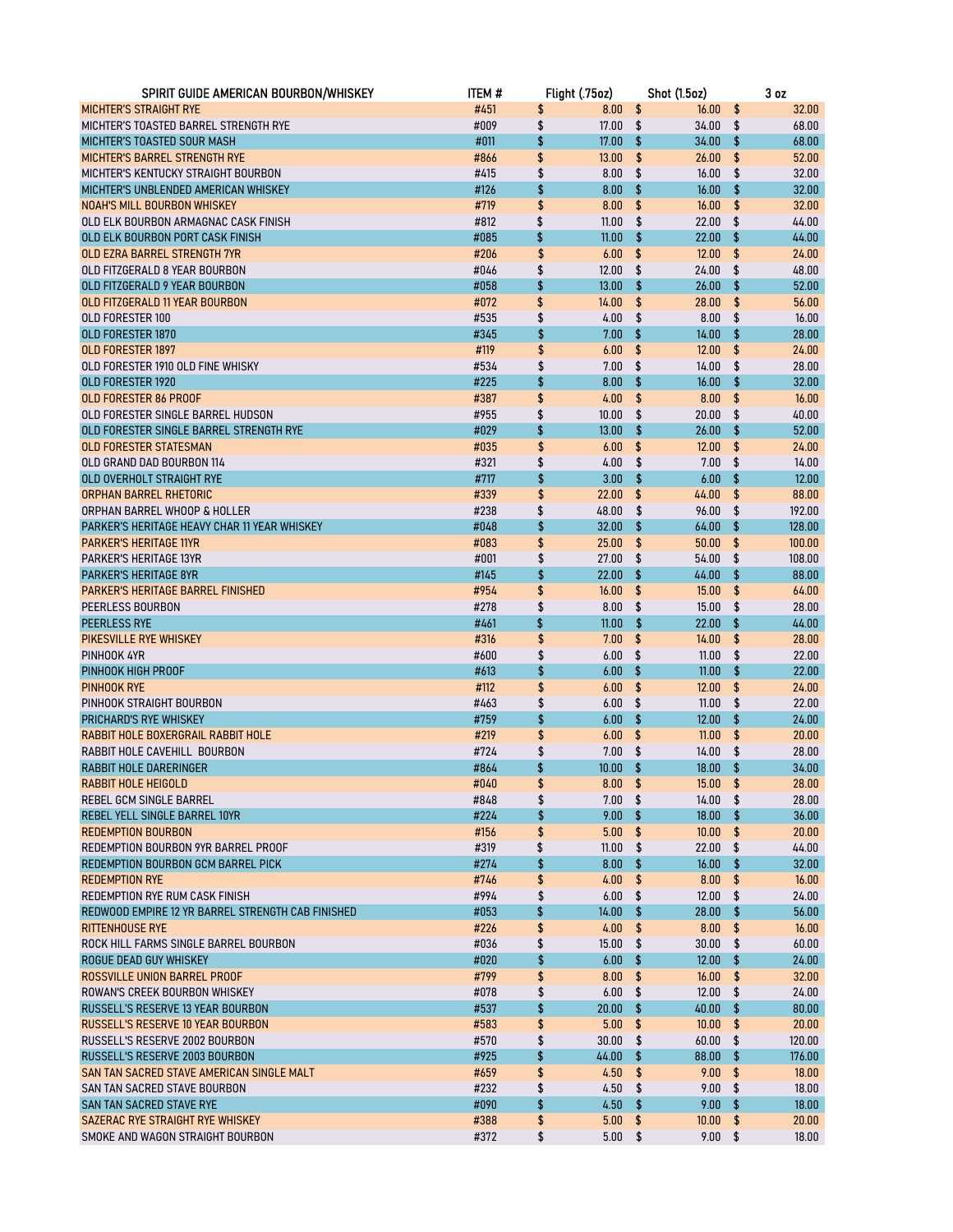| SPIRIT GUIDE AMERICAN BOURBON/WHISKEY      | ITEM # | Flight (.75oz)   |     | <b>Shot (1.5oz)</b> |                         | 3 <sub>0z</sub> |
|--------------------------------------------|--------|------------------|-----|---------------------|-------------------------|-----------------|
| SMOKE AND WAGON UNCUT UNFILTERED           | #489   | \$<br>8.00       | \$  | 15.00               | \$                      | 30.00           |
| SMOKE WAGON RARE & LIMITED THE 1st ONE     | #466   | \$<br>40.00      | \$  | 80.00               | \$                      | 160.00          |
| <b>SMOKE WAGON SMALL BATCH</b>             | #047   | \$<br>5.00       | \$  | 10.00               | \$                      | 20.00           |
| SMOOTH AMBLER BIG LEVEL                    | #555   | \$<br>7.00       | \$  | 14.00               | \$                      | 28.00           |
| SMOOTH AMBLER CONTRADICTION                | #493   | \$<br>6.00       | \$  | 12.00               | \$                      | 24.00           |
| SMOOTH AMBLER O.S. AMERICAN WHISKEY        | #150   | \$<br>5.00       | \$  | 10.00               | \$                      | 20.00           |
| ST. GEORGE B&E AMERICAN WHISKEY            | #456   | \$<br>5.00       | \$  | 10.00               | \$                      | 20.00           |
| <b>ST. GEORGE BALLER</b>                   | #646   | \$<br>9.00       | \$  | 18.00               | \$                      | 36.00           |
| <b>ST. GEORGE SINGLE MALT</b>              | #787   | \$<br>10.00      | \$  | 20.00               | \$                      | 40.00           |
| STAGG JR. BOURBON WHISKEY                  | #480   | \$<br>9.00       | \$  | 18.00               | \$                      | 36.00           |
| STAGG JR. GCM SINGLE BARREL                | #538   | \$<br>11.00      | \$  | 22.00               | \$                      | 44.00           |
| STRANAHAN'S COLORADO WHISKEY               | #247   | \$<br>7.00       | \$  | 14.00               | \$                      | 28.00           |
| STRANAHAN'S DIAMOND PEAK                   | #548   | \$<br>8.00       | \$  | 16.00               | \$                      | 32.00           |
| STRANAHAN'S SHERRY CASK                    | #152   | \$<br>14.00      | \$  | 28.00               | \$                      | 56.00           |
| <b>TEMPLETON BARREL STRENGTH RYE</b>       | #668   | \$<br>7.00       | \$  | 14.00               | \$                      | 28.00           |
| TEMPLETON RYE 10 YEAR                      | #970   | \$<br>11.00      | \$  | 22.00               | \$                      | 44.00           |
| <b>TEMPLETON RYE 4YR</b>                   | #624   | \$<br>4.00       | \$  | 8.00                | \$                      | 16.00           |
| THE AMBASSADOR BARREL PROOF 12YR           | #233   | \$<br>16.00      | \$  | 32.00               | \$                      | 64.00           |
| THE SENATOR BARREL PROOF RYE WHISKEY 6YR   | #873   | \$<br>14.00      | \$  | 28.00               | \$                      | 56.00           |
| THOMAS MOORE CABERNET CASK                 | #475   | \$<br>8.00       | \$  | 16.00               | \$                      | 32.00           |
| THOMAS MOORE CHARDONNAY CASK               | #607   | \$<br>8.00       | \$  | 16.00               | \$                      | 32.00           |
| THOMAS S MOORE PORT CASK                   | #425   | \$<br>8.00       | \$  | 16.00               | \$                      | 32.00           |
| <b>TINCUP 10YR</b>                         | #686   | \$<br>6.00       | \$  | 12.00               | \$                      | 24.00           |
| <b>TUMBLIN SINGLE BARREL BOURBON</b>       | #898   | \$<br>7.00       | \$  | 12.00               | \$                      | 22.00           |
| TX TEXAS STRAIGHT BOURBON                  | #158   | \$<br>8.00       | \$  | 16.00               | \$                      | 32.00           |
| VAN WINKLE SPECIAL RESERVE 12YR LOT"B"     | #060   | \$<br>30.00      | \$  | 60.00               | \$                      | 120.00          |
| <b>VICOMTE 8YR</b>                         | #207   | \$<br>8.00       | \$  | 16.00               | \$                      | 32.00           |
| <b>VICOMTE CASK STRENGTH</b>               | #907   | \$<br>11.00      | \$  | 22.00               | \$                      | 44.00           |
| W.L. WELLER 12YR                           | #213   | \$<br>12.00      | \$  | 24.00               | \$                      | 48.00           |
| <b>WELLER 107 ANTIQUE</b>                  | #728   | \$<br>7.00       | \$  | 14.00               | \$                      | 28.00           |
| WELLER C.Y.P.B                             | #147   | \$<br>15.00      | \$  | 30.00               | \$                      | 60.00           |
| <b>WELLER FULL PROOF</b>                   | #757   | \$<br>12.00      | \$  | 24.00               | \$                      | 48.00           |
| <b>WELLER RSV 90</b>                       | #894   | \$<br>5.00       | \$  | 10.00               | \$                      | 20.00           |
| WELLER SINGLE BARREL BOURBON               | #034   | \$<br>20.00      | \$  | 40.00               | \$                      | 80.00           |
| WHISTLE PIG PIGGY BACK 6YR RYE             | #367   | \$<br>5.00       | \$  | 10.00               | \$                      | 20.00           |
| WHISTLEPIG RYE WHISKEY 10YR                | #122   | \$<br>12.00      | \$  | 24.00               | \$                      | 48.00           |
| <b>WHISTLEPIG FARMSTOCK RYE</b>            | #066   | \$<br>9.00       | \$  | 18.00               | \$                      | 36.00           |
| WHISTLEPIG OLD WORLD WHISKEY 12YR          | #333   | \$<br>17.00      | \$  | 34.00               | \$                      | 68.00           |
| <b>WHISTLEPIG RYE 15YR</b>                 | #828   | \$<br>24.00      | \$  | 48.00               | \$                      | 96.00           |
| WHISTLEPIG RYE BOSS HOG 2014               | #789   | \$<br>36.00      | \$  | 72.00               | \$                      | 144.00          |
| WILD TURKEY KENTUCKY SPIRIT                | #751   | \$<br>9.00       | \$  | 18.00               | \$                      | 36.00           |
| <b>WILD TURKEY LONGBRANCH</b>              | #061   | \$<br>5.00       | \$  | 10.00               | \$                      | 20.00           |
| WILD TURKEY MASTER'S KEEP CORNERSTONE      | #439   | \$<br>$20.00$ \$ |     | 40.00 \$            |                         | 80.00           |
| WILD TURKEY MASTER'S KEEP ONE              | #766   | \$<br>20.00      | \$  | $40.00$ \$          |                         | 80.00           |
| WILD TURKEY MASTER'S KEEP REVIVAL          | #509   | \$<br>20.00      | \$  | 40.00               | \$                      | 80.00           |
| WILD TURKEY RARE BREED                     | #299   | \$<br>6.00       | \$  | 12.00               | \$                      | 24.00           |
| WILD TURKEY RARE BREED RYE                 | #840   | \$<br>7.00       | \$  | 13.00               | \$                      | 26.00           |
| WILDERNESS TRAIL RYE SINGLE BARREL         | #805   | \$<br>8.00       | \$  | 14.00               | \$                      | 26.00           |
| WILDERNESS TRAIL SINGLE BARREL BOURBON     | #280   | \$<br>7.00       | \$  | 12.00               | \$                      | 22.00           |
| <b>WILLET 6 YR RYE</b>                     | #137   | \$<br>10.00      | \$  | 20.00               | $\sqrt{2}$              | 40.00           |
| <b>WILLETT 10 YEAR RYE</b>                 | #584   | \$<br>23.00      | \$  | 46.00               | \$                      | 92.00           |
| WILLETT 2YR STRAIGHT RYE WHISKEY 108.1     | #209   | \$<br>6.00       | \$  | 12.00               | \$                      | 24.00           |
| WILLETT 3YR STRAIGHT RYE WHISKEY 111.4     | #565   | \$<br>6.00       | \$  | 12.00               | \$                      | 24.00           |
| WILLETT 8YR STRAIGHT RYE WHISKEY 117.2     | #474   | \$<br>13.00      | \$  | 26.00               | $\sqrt[6]{\frac{1}{2}}$ | 52.00           |
| WILLETT XCF EXPLORATORY CASK FINISH        | #697   | \$<br>16.00      | \$  | 32.00               | \$                      | 64.00           |
| <b>WISER'S VERY OLD 18YR</b>               | #149   | \$<br>11.00      | \$  | 22.00               | \$                      | 44.00           |
| <b>WOODFORD RESERVE</b>                    | #346   | \$<br>5.00       | \$  | 10.00               | \$                      | 20.00           |
| WOODFORD RESERVE CHOCOLATE MALT RYE        | #311   | \$<br>12.00      | \$  | 24.00               | \$                      | 48.00           |
| WOODFORD RESERVE DOUBLE OAKED              | #450   | \$<br>6.00       | \$  | 12.00               | \$                      | 24.00           |
| WOODFORD RESERVE MASTER'S COLLECTION 128.3 | #013   | \$<br>15.00      | \$  | 30.00               | \$                      | 60.00           |
| WOODFORD RESERVE VERY FINE RARE            | #638   | \$<br>20.00      | \$  | 40.00               | \$                      | 80.00           |
| WOODINVILLE RYE WHISKEY                    | #301   | \$<br>6.00       | \$  | 12.00               | \$                      | 24.00           |
| YELLOWSTONE BOURBON 2021 AMARONE CASKS     | #341   | \$<br>15.00      | \$  | 30.00               | \$                      | 60.00           |
| YELLOWSTONE BOURBON 7YR 101                | #634   | \$<br>18.00      | \$  | 36.00               | \$                      | 72.00           |
| YELLOWSTONE BOURBON 93                     | #340   | \$<br>6.00       | -\$ | 12.00               | $\sqrt[4]{3}$           | 24.00           |